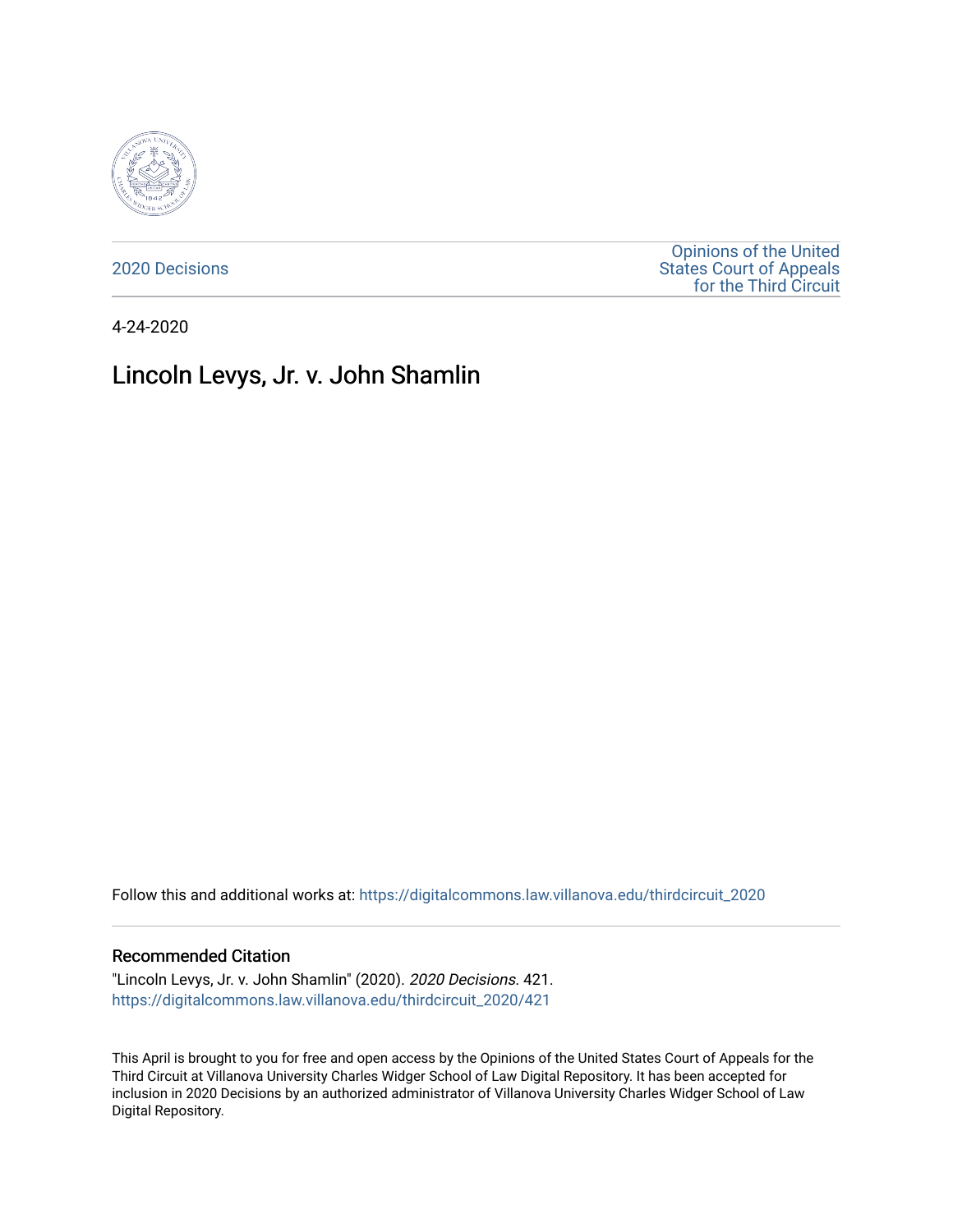## **NOT PRECEDENTIAL**

UNITED STATES COURT OF APPEALS FOR THE THIRD CIRCUIT

\_\_\_\_\_\_\_\_\_\_\_

No. 17-3689 \_\_\_\_\_\_\_\_\_\_

## LINCOLN DAVE LEVYS, JR., Appellant

v.

JOHN V. SHAMLIN; WILLIAM D. MATHIAS; MORSE, of the City of Pittsburgh P.D. Zone 3 (personal and official capacity); CITY OF PITTSBURGH P. D. Zone 3

\_\_\_\_\_\_\_\_\_\_\_\_\_\_\_\_\_\_\_\_\_\_\_\_\_\_\_\_\_\_\_\_\_\_\_\_

On Appeal from the United States District Court for the Western District of Pennsylvania (D.C. Civil Action No. 16-cv-01624) District Judge: Honorable Nora B. Fischer

\_\_\_\_\_\_\_\_\_\_\_\_\_\_\_\_\_\_\_\_\_\_\_\_\_\_\_\_\_\_\_\_\_\_\_\_

Submitted Pursuant to Third Circuit LAR 34.1(a) January 2, 2019 Before: GREENAWAY, JR., RESTREPO and FUENTES, Circuit Judges

> (Opinion filed: April 24, 2020) \_\_\_\_\_\_\_\_\_\_\_

> > OPINION\* \_\_\_\_\_\_\_\_\_\_\_

PER CURIAM

<sup>\*</sup> This disposition is not an opinion of the full Court and pursuant to I.O.P. 5.7 does not constitute binding precedent.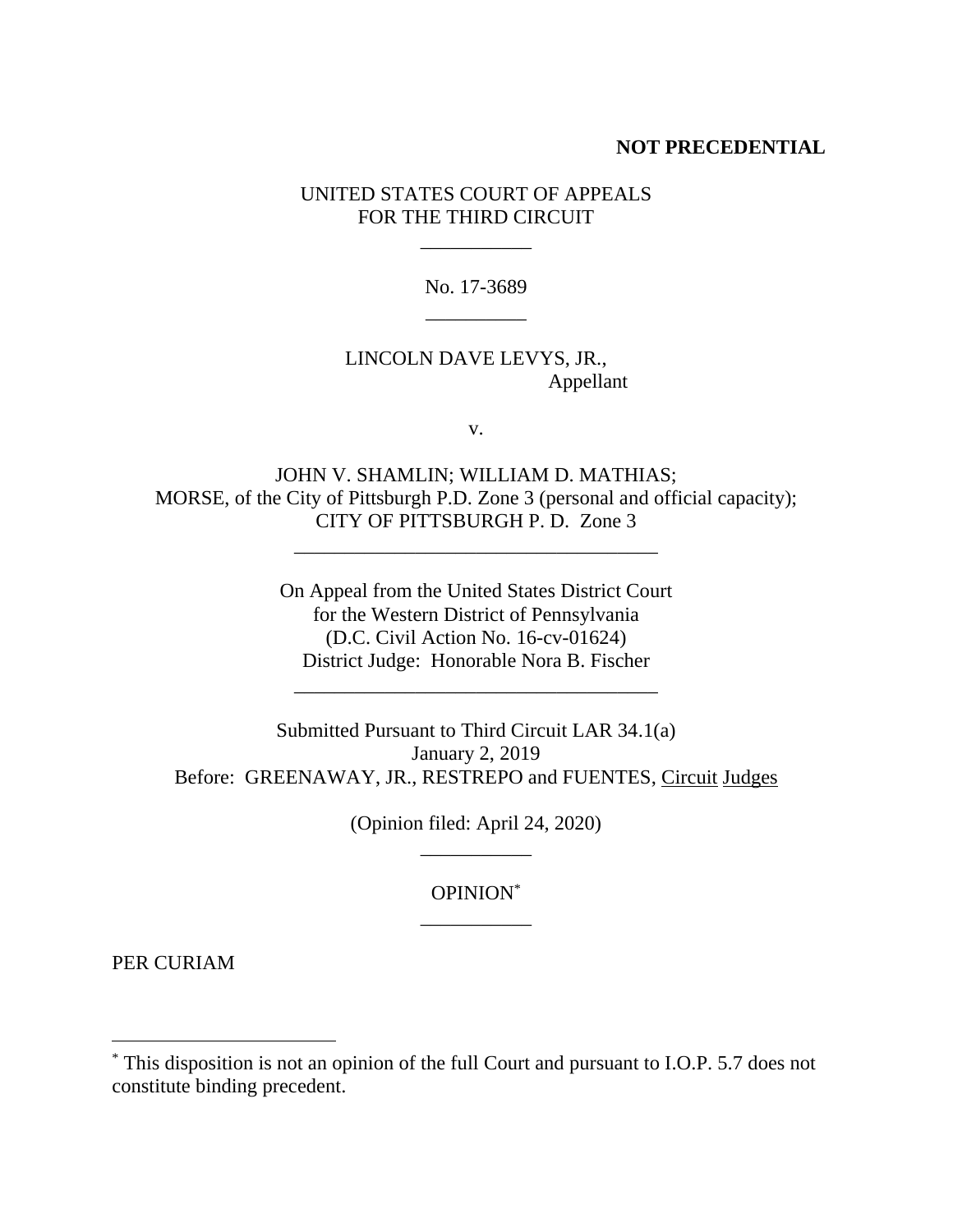Lincoln Levys appeals from an order of the United States District Court for the Western District of Pennsylvania, which granted the Defendants' motion for summary judgment in his civil rights case. We will affirm the District Court's judgment.

Levys filed a complaint<sup>1</sup> alleging that certain police officers (the Defendants), and the City of Pittsburgh, violated his Fourth Amendment rights in connection with unreasonable searches and seizures on September 11, 2014. 2 The Defendants moved to dismiss those claims on the grounds that: (1) Levys failed to allege facts to support a plausible Fourth Amendment claim against the officers; and (2) the officers were, at a

<sup>&</sup>lt;sup>1</sup> The District Court construed Levys's "Opposition and Response to Defendants [sic] Motion for Definitive Statement and Motion to Strike/Dismiss," Dkt. #35, and his "Brief and Response to Motion for Clarification," Dkt. #44, as a Third Amended Complaint; we will do likewise. The District Court had stricken Levys's original complaint and his First Amended Complaint for failure to comply with local rules, and the District Court had treated Levys's Second Amended Complaint as having been superseded by the filings at Dkt. ##35 and 44. See District Court orders at Dkt. ##5, 13, 43 and 45.

<sup>2</sup> Based on the alleged Fourth Amendment violation, Levys also raised a claim of municipal liability under Monell v. N.Y. Department of Social Services, 436 U.S. 658 (1978), against the City of Pittsburgh. Additionally, he presented claims against the officers under the Fifth, Sixth, Eighth, and Fourteenth Amendments, and two criminal statutes. The District Court dismissed Levys's Due Process claims under the Fifth, Sixth, Eight, and Fourteenth Amendments as duplicative of his Fourth Amendment claim, dismissed the criminal violation claims for lack of standing, and denied the Monell claim on the merits. Dkt. #66 at 6, 7 n.6, 15. Levys does not challenge the rulings concerning the criminal statutes and the Monell claim on appeal, so we need not discuss them further. See Sheinberg v. Sorensen, 606 F.3d 130, 133-34 (3d Cir. 2010) (concluding that issue was waived by failure to raise it on appeal). To the extent Levys seeks to pursue on appeal constitutional claims under amendments other than the Fourth, we agree with the District Court that those claims are subsumed by his Fourth Amendment claim, and that those amendments do not provide a separate basis for relief. See Albright v. Oliver, 510 U.S. 266, 273-74 (1994).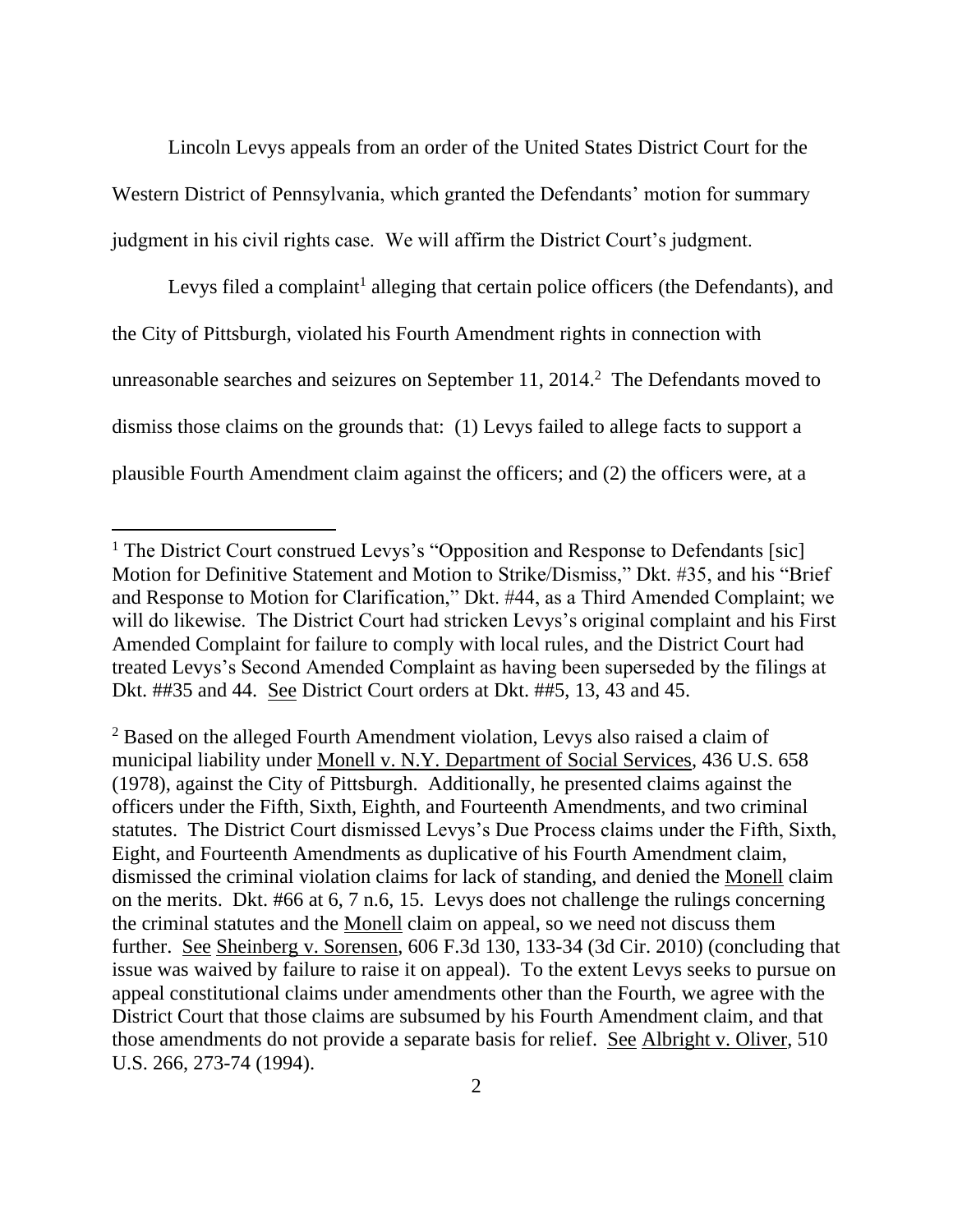minimum, entitled to qualified immunity. Because the Defendants attached a number of exhibits to their motion to dismiss, and because Levys similarly attached matter outside of the pleadings to his response, the District Court converted the Defendants' motion to one for summary judgment and allowed time for any additional submissions. Having received none, the District Court then granted the Defendants' motion on the grounds that the officers were entitled to qualified immunity. Levys timely appealed.

We have jurisdiction under 28 U.S.C. § 1291. We exercise a plenary standard of review and apply the same standard as the District Court to determine whether summary judgment was appropriate. See State Auto Prop. & Cas. Ins. Co. v. Pro Design, P.C., 566 F.3d 86, 89 (3d Cir. 2009). Thus, we would normally view the evidence in the light most favorable to Levys. See Kaucher v County of Bucks, 455 F.3d 418, 423 (3d Cir. 2006). However, as the District Court noted, at summary judgment, the non-moving party cannot simply rest on his complaint, but must establish a genuine dispute as to a material fact "by 'citing to particular parts of . . . the record, including depositions, documents, electronically stored information, affidavits or declarations, stipulations . . ., admissions, interrogatory answers, or other materials." Guidotti v. Legal Helpers Debt Resolution, L.L.C., 716 F.3d 764, 772 (3d Cir. 2013) (quoting Fed. R. Civ. P. 56(c)(1)(A)). Given the evidence produced by the Defendants and Levys's failure to support his assertions of factual disputes, we agree with the District Court that the officers were entitled to summary judgment on the issue of qualified immunity.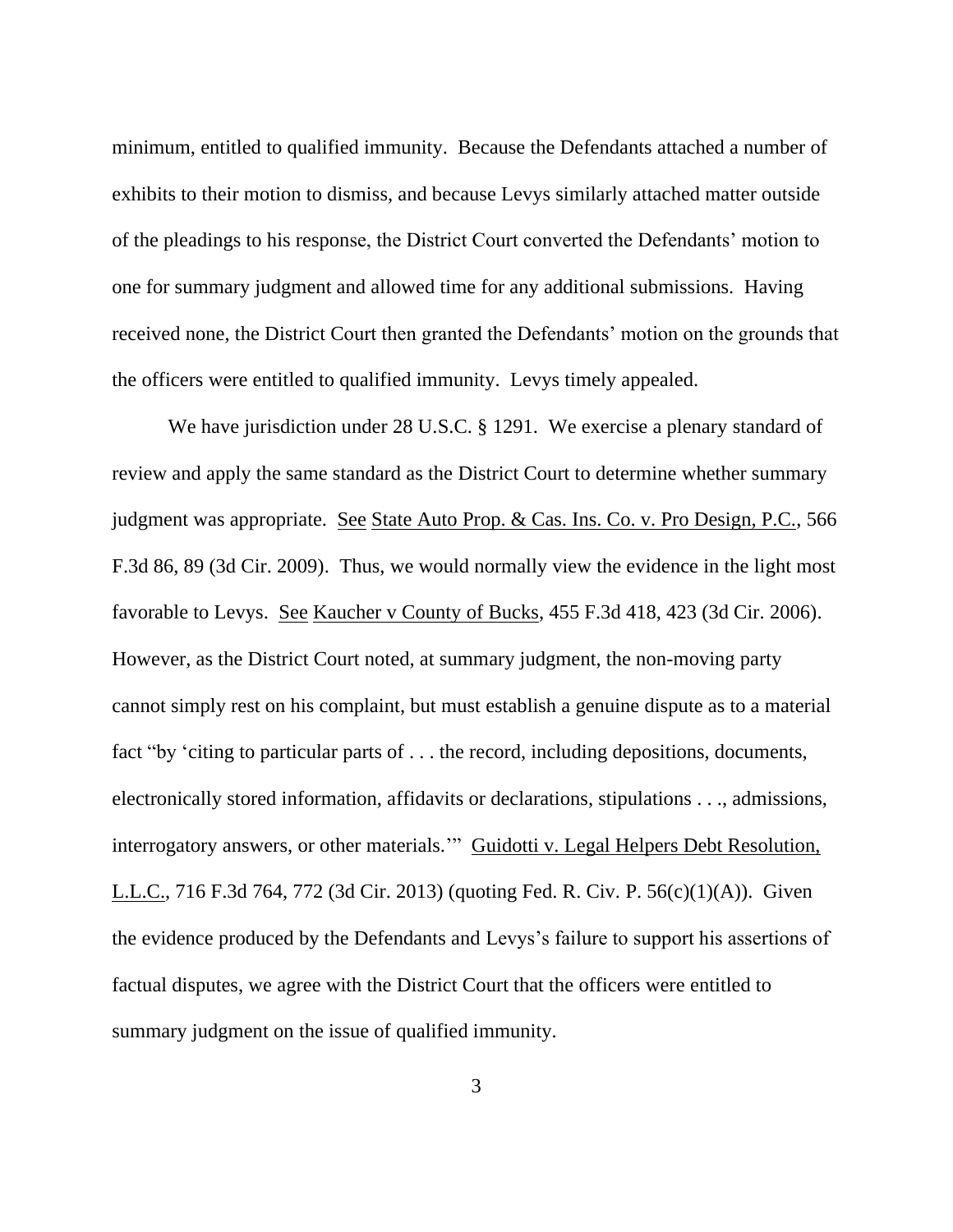Qualified immunity shields government officials from liability for civil damages "insofar as their conduct does not violate clearly established statutory or constitutional rights of which a reasonable person would have known." Harlow v. Fitzgerald, 457 U.S. 800, 818 (1982). The qualified immunity inquiry has two parts: (1) whether the plaintiff demonstrated the deprivation of a constitutional right; and (2) whether that right was established at the time of the alleged deprivation. Saucier v. Katz, 533 U.S. 194, 201 (2001). The Court may address either part of the inquiry first. Pearson v. Callahan, 555 U.S. 223, 236 (2009). In the first part of the inquiry, courts must carefully define, at the appropriate level of specificity, the right that allegedly has been violated. Sauers v. Borough of Nesquehoning, 905 F.3d 711, 716-17 (3d Cir. 2018). But even where a constitutional right has been violated, the qualified immunity standard allows "ample room for mistaken judgments by protecting all but the plainly incompetent or those who knowingly violate the law." Kelly v. Borough of Carlisle, 622 F.3d 248, 254 (3d Cir. 2010) (citations and internal quotation marks omitted); see also Sauers, 905 F.3d at 718- 19 (affirming grant of qualified immunity, even though officer's actions were conscienceshocking, as "constitutional liability for actions taken in conscious disregard of a great risk of harm during the course of a police pursuit" was not clearly established at the time of the incident).

The right at issue here is the Fourth Amendment's protection against unreasonable searches and seizures. U.S. Const. amend. IV. Levys claimed that the officers violated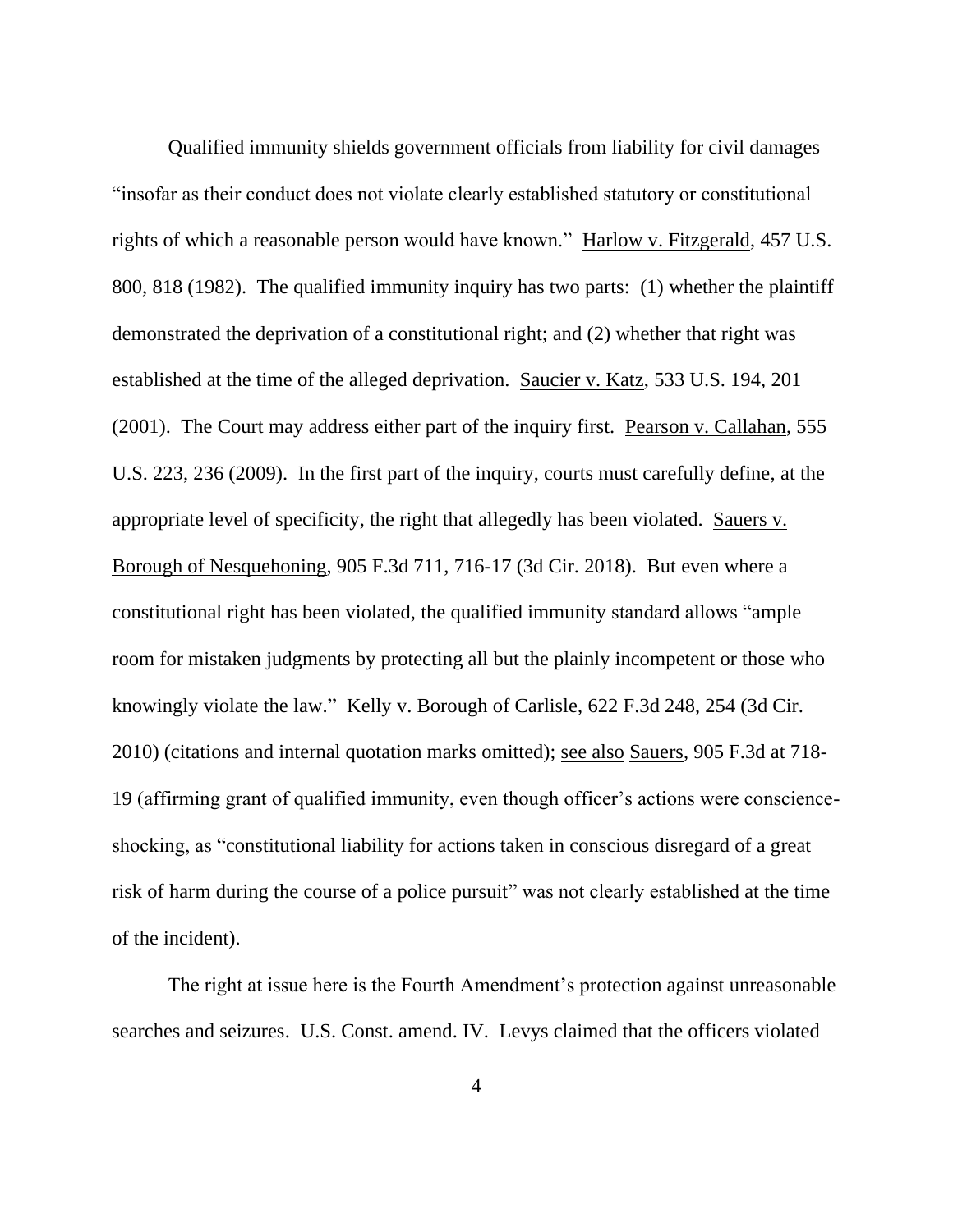his Fourth Amendment rights by: (1) conducting an investigatory stop without reasonable suspicion; (2) searching his yard without consent or probable cause; (3) searching his home without consent or probable cause; and (4) wrongly placing him under arrest. In considering whether the officers are entitled to qualified immunity, we need not determine whether there was a Fourth Amendment violation in the first place; rather, we consider only whether the officers' conduct violated a clearly established constitutional right "of which a reasonable person would have known." See Mullenix v. Luna, 136 S. Ct. 305, 308 (2015) (per curiam) (internal quotation marks omitted).<sup>3</sup>

We turn first to the officers' investigatory stop of Levys. Searches and seizures without warrants are presumptively unreasonable, but there are exceptions, one of which is a "brief, investigatory seizure commonly called [a] 'Terry stop.'" United States v. Hester, C.A. No. 16-3570, 2018 WL 6259314, at \*2 (3d Cir. Nov. 30, 2018) (citing Terry v. Ohio, 392 U.S. 1 (1968)). A police officer may conduct a brief investigatory stop when there is "'a particularized and objective basis for suspecting the particular person stopped of criminal activity.'" Navarette v. California, 572 U.S. 393, 396-97 (2014) (quoting United States v. Cortez, 449 U.S. 411, 417-18 (1981)). Such a "reasonable suspicion" of criminal activity "'is dependent upon both the content of information

<sup>&</sup>lt;sup>3</sup> Thus, the fact that a state court granted Levys's motion to suppress does not preclude a finding of qualified immunity. See, e.g., Anderson v. Creighton, 483 U.S. 635, 641 (1987) ("We have recognized that it is inevitable that law enforcement officials will in some cases reasonably but mistakenly conclude that probable cause is present, and we have indicated that in such cases those officials—like other officials who act in ways they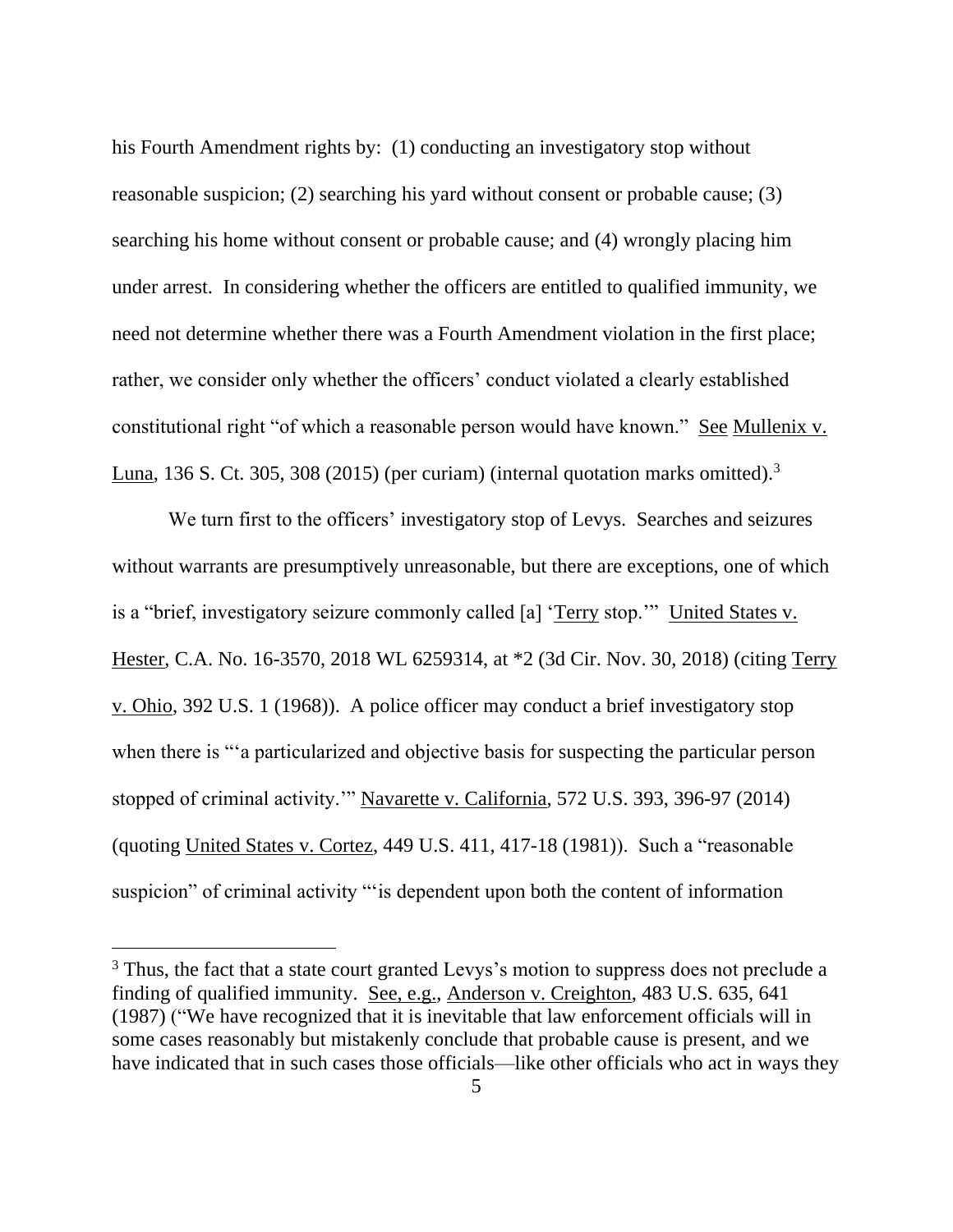possessed by police and its degree of reliability.'" Id. at 397 (quoting Alabama v. White, 496 U.S. 325, 330 (1990)). While a mere hunch is not sufficient to establish reasonable suspicion, "the level of suspicion the standard requires is 'considerably less than proof of wrongdoing by a preponderance of the evidence,' and 'obviously less' than is necessary for probable cause." Id. (quoting United States v. Sokolow, 490 U.S. 1, 7 (1989)).

In the night in question, several reports had been made to the 9-1-1 dispatcher that two individuals were involved in a shooting on the 1400 block of Amanda Street and had fled by foot; that two blocks away, there was a prowler in the yard near Levys's residence at 1215 Amanda Street; and that the prowler had discarded clothing in the yard.<sup>4</sup> As Officer Shamlin approached Levys's residence in response to the calls, he saw Levys, who confirmed that he had just come from his house. Officer Shamlin then signaled two officers in a patrol car traveling the opposite direction to stop Levys. The two officers stepped out of the car, stopped Levys, and began to search his person.<sup>5</sup> The officers informed him that they had received reports of a prowler in a nearby yard following the earlier gunfire.<sup>6</sup> Officer William D. Mathias arrived shortly thereafter and stated that the

reasonably believe to be lawful—should not be held personally liable."). <sup>4</sup> This information is imputed to the officers for purposes of the Fourth Amendment inquiry. See United States v. Torres, 534 F.3d 207, 210 (3d Cir. 2008).

<sup>6</sup> Levys argues, in turn, that there was no caller, and that the caller was anonymous. But

<sup>&</sup>lt;sup>5</sup> Levys argues that the officers approached him with hand on their guns, and that they immediately handcuffed him. But Levys does not point to any evidence in the record to support his assertions.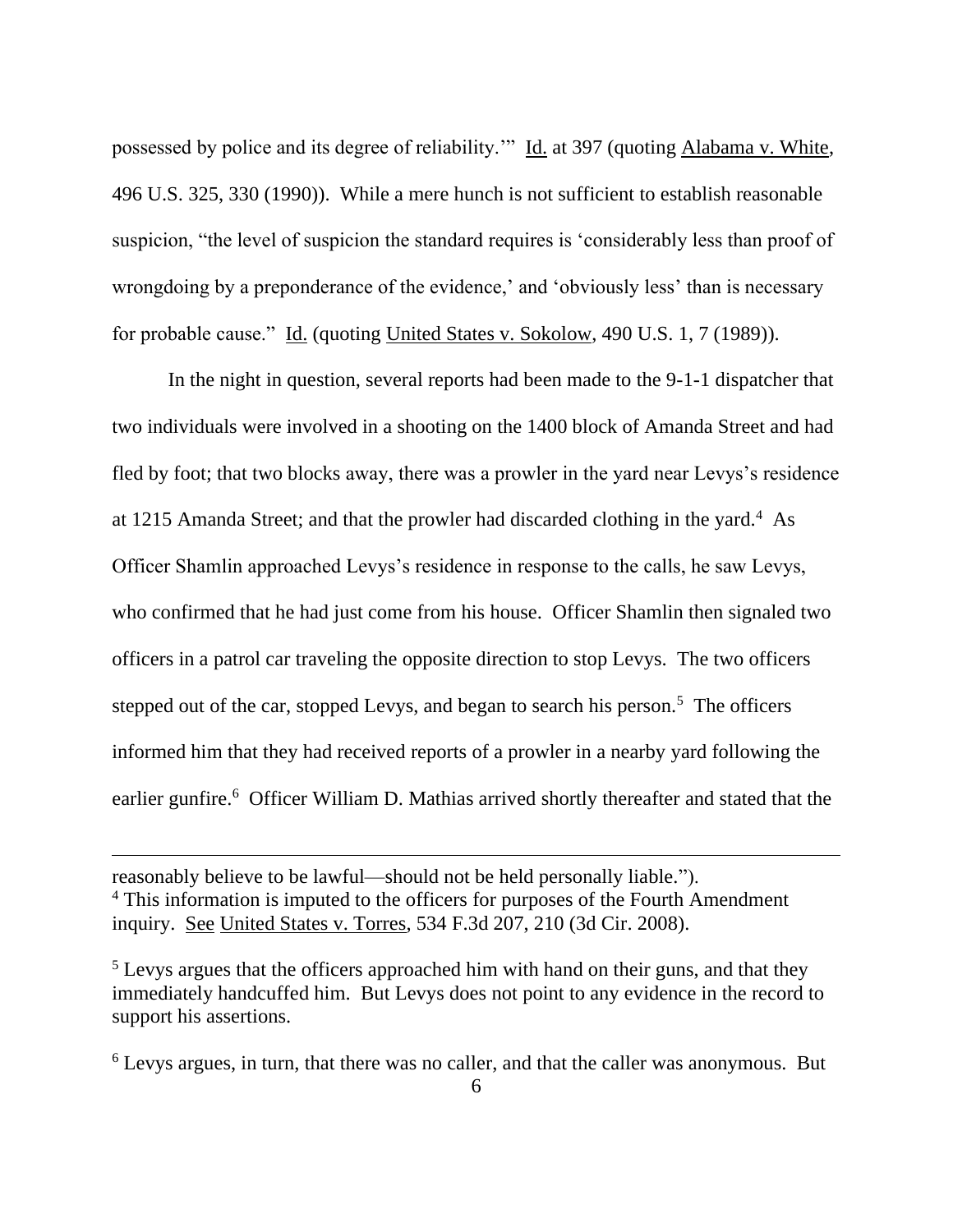police had received a third call indicating that Levys was the "right person." Considering the totality of the circumstances, reasonable officers in the Defendants' shoes would not have believed that detaining Levys was a violation of his constitutional rights. See Illinois v. Gates, 462 U.S. 213, 238-39 (1983) (noting that officer can consider totality of the circumstances in determining whether he or she has probable cause).<sup>7</sup>

Second, reasonable officers would not have believed that going into Levys's yard was a violation of his constitutional rights, since they had reason to believe that a second person (possibly armed) might be there after fleeing the shooting scene. See Warden, Md. Penitentiary v. Hayden, 387 U.S. 294, 298-99 (1967) (concluding that exigent circumstances allowed police to search home without warrant where they were seeking suspect from armed robbery). Accordingly, when the officers saw the marijuana plants in Levys's yard, in plain view, their decision to seize the marijuana and arrest Levys was also justified.<sup>8</sup> See Kentucky v. King, 563 U.S. 452, 462-63 (2011) ("[L]aw enforcement

again, he does not support those statements by any reference to evidence in the record. In contrast, the police dispatch records produced in the District Court reflect several callers, and it appears that at least some of those callers identified themselves by name and address (although that information was redacted before it was included in the record). <sup>7</sup> Levys cites Florida v. J.L., 529 U.S. 266, 270-71 (2000), in which the Supreme Court held that an anonymous tip, without more, did not give police reasonable suspicion for a stop and frisk. But in that case, the call was made from an unknown location by an unknown caller, and the caller did not provide any reasonable basis for the police to suspect J.L. of engaging in unlawful conduct. Here, the caller provided a name and location, and apparently gave a nearly eyewitness account to the 9-1-1 operator about a prowler discarding clothing.

<sup>8</sup> For these reasons, the defendants are also entitled to qualified immunity with respect to